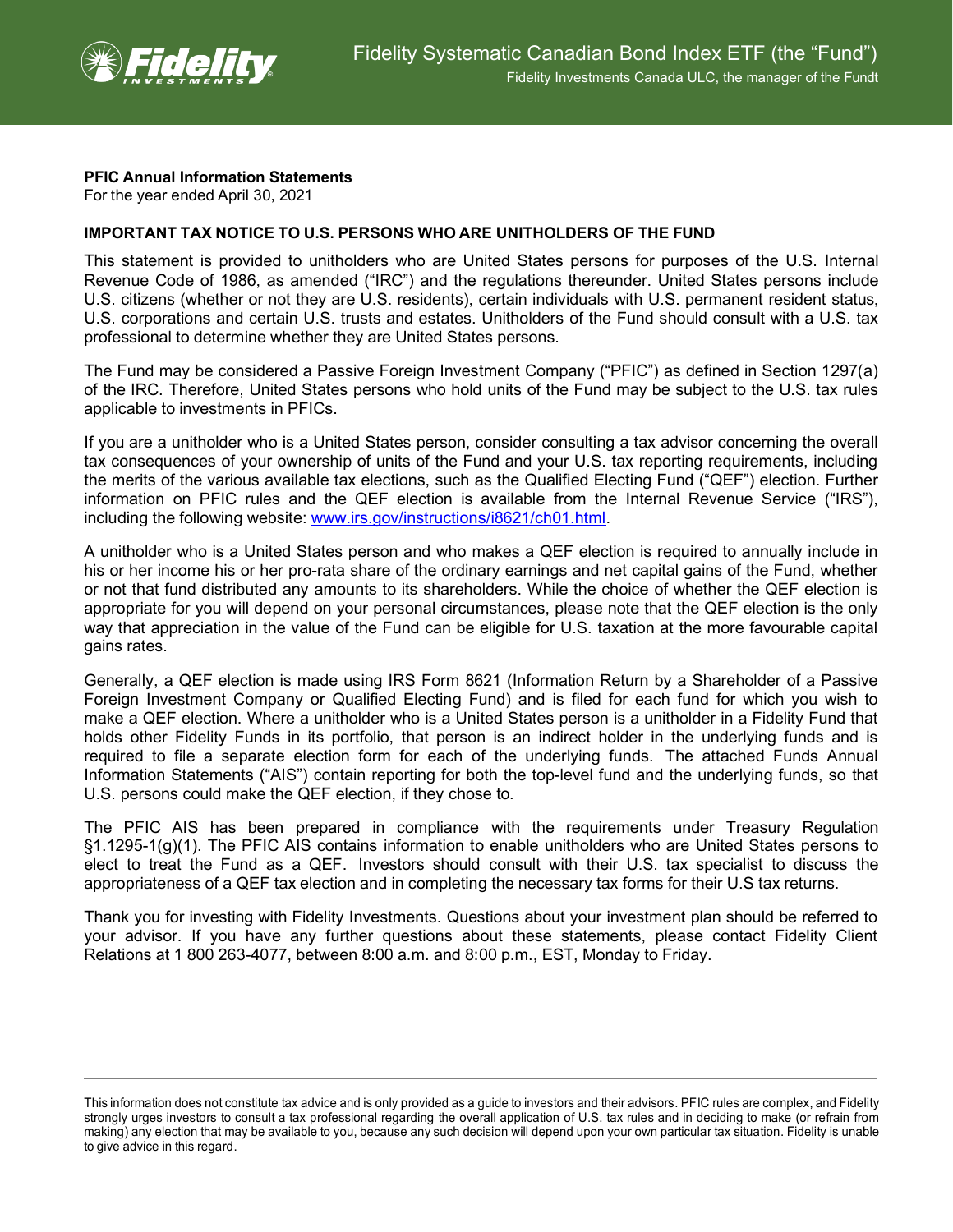

## **PFIC Annual Information Statements (US\$)**

For the Fund's PFIC taxation year ended April 30, 2021

- 1. This Information Statement applies to the PFIC taxation year of Fidelity Systematic Canadian Bond Index ETF (the "Fund") commencing on May 01, 2020 and ending on April 30, 2021.
- 2. The per-unit, per-day amounts of ordinary earnings and net capital gains of the Fund and it's lower-tier Fund(s) as applicable, for the period specified in paragraph (1) are provided in the table:

| <b>FIDELITY FUND HELD DIRECTLY</b>                               |                                       |                                      | <b>ORDINARY</b><br><b>EARNINGS \$</b>            | <b>NET CAPITAL</b><br><b>GAIN \$</b>         |
|------------------------------------------------------------------|---------------------------------------|--------------------------------------|--------------------------------------------------|----------------------------------------------|
| Fidelity Systematic Canadian Bond Index ETF                      |                                       |                                      | 0.00157900                                       | 0.00003346                                   |
| <b>FIDELITY LOWER-TIER FUNDS</b><br><b>HELD INDIRECTLY</b>       | <b>ORDINARY</b><br><b>EARNINGS \$</b> | <b>NET CAPITAL</b><br><b>GAIN \$</b> | <b>FUND'S U.S. TAX YEAR</b><br><b>COMMENCING</b> | <b>FUND'S U.S. TAX</b><br><b>YEAR ENDING</b> |
| <b>Fidelity Canadian Money Market</b><br><b>Investment Trust</b> | 0.00000186                            | 0.00000000                           | May 01, 2020                                     | April 30, 2021                               |

To determine your pro-rata share of the amounts of ordinary earnings and net capital gains of the Fund and each of its lower-tier fund(s) held directly and indirectly, as applicable, multiply the per-unit per-day amounts indicated above by the number of units of the Fund held and the number of days you held the units during the Fund's PFIC taxation year.

Here is an example to illustrate the calculation using the per-unit, per-day factors.

You own 100 units of Fund A from the period May 1, 2020 through October 31, 2020. You purchased an additional 100 units of Fund A on November 1, 2020. You did not sell any units of the Fund at any time during the year. Fund A has a PFIC taxation year end of April 30, 2021.

The Fund's ordinary earnings were \$0.001 per unit, per day.

Result: Your ordinary earnings for 2021 of the directly held fund are (\$0.001 \* 183 days \* 100) + (\$0.001 \*180 days\* 200) = \$54.30

Use the same calculation method in the example above, to determine your pro-rata share of the amounts of ordinary earnings and capital gains for any applicable lower-tier Fund(s).